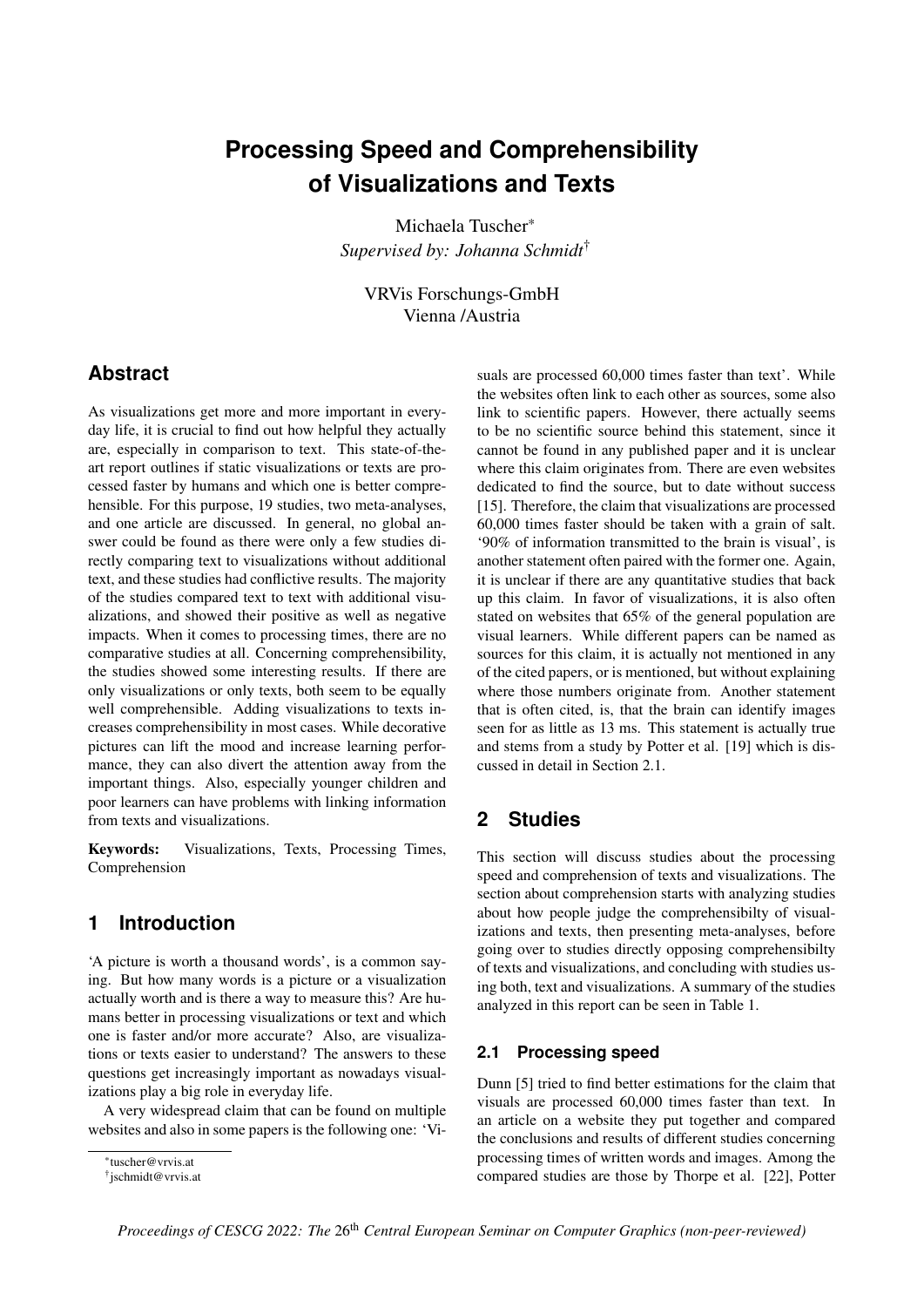<span id="page-1-0"></span>

| <b>Study</b>                  | Main<br><b>Topic</b>  | Number of<br><b>Participants</b> | <b>Text (and Length)</b>                                             | <b>Visualization</b>                 | Condition                              |
|-------------------------------|-----------------------|----------------------------------|----------------------------------------------------------------------|--------------------------------------|----------------------------------------|
| Dunn $[5]$                    | <b>PS</b>             | Comparative Website Article      |                                                                      |                                      |                                        |
| Thorpe et al. [22]            | $\overline{PS}$       | $\overline{15}$                  |                                                                      | Photographs                          | Vis.                                   |
| Potter et al. $\overline{19}$ | <b>PS</b>             | $32 + 32$                        | $\overline{a}$                                                       | Photographs                          | Vis.                                   |
| Hauk et al. [10]              | <b>PS</b>             | 20                               | $3 - 6$ Letter Words                                                 |                                      | Text                                   |
| Dyson and Haselgrove [6]      | <b>PS</b>             | 24                               | Articles (up to 1000 Words)                                          | $\overline{a}$                       | Text                                   |
| Serra and Dunlosky [21]       | CJ                    | $80 + 120$                       | Science Text (ca. 500 Words)                                         | Photograph or Diagram                | Text vs. $Text + Vis.$                 |
| Ikeda et al. [11]             | $C_{\rm J}$           | $60 + 46$                        | <b>Science Texts</b><br>(7 Paragraphs x ca. 300 Letters)             | Image or Bar Graph                   | Text vs. $Text + Vis.$                 |
| Levie and Lentz [14]          | $\overline{C}$        | Meta-Analysis                    |                                                                      |                                      |                                        |
| Guo et al. [9]                | $\overline{\text{c}}$ | Meta-Analysis                    |                                                                      |                                      |                                        |
| Chibana <sup>[4]</sup>        | $\overline{C}$        | 1428                             | Articles (250 Words)                                                 | Infographics                         | Text vs. Vis.                          |
| Petrova and Riekhakaynen [18] | $\overline{C}$        | 22                               | Science Texts                                                        | Infographics                         | Text vs. Vis.                          |
| McCrudden et al. [16]         | $\mathcal{C}$         | $47 + 55$                        | Science Text (1385 Words)                                            | Diagram                              | Text vs. Vis<br>Text vs. $Text + Vis.$ |
| Branch and Riordan [3]        | $\overline{C}$        | 274                              | Science Text (3 Pages)                                               | Diagram                              | Text vs. Vis.                          |
| Erfani [7]                    | $\overline{C}$        | 65                               | <b>English for Special Purposes Texts</b>                            | Pictures                             | Text vs. $Text + Vis.$                 |
| Pan and Pan [17]              | $\mathcal{C}$         | 95                               | Text about Traffic Accident<br>$(123 \text{ or } 162 \text{ Words})$ | Drawings                             | Text vs. Text $+$ Vis.                 |
| Ardasheva et al. [1]          | $\mathcal{C}$         | 174                              | Science Texts $(424 - 444$ Words)                                    | Photograph or Drawing                | Text vs. $Text + Vis.$                 |
| Jian and Ko [12]              | $\mathcal{C}$         | 42                               | <b>Science Texts</b><br>$(400 + 414)$ Chinese Characters)            | Photograph or Diagram                | $Text + Vis.$                          |
| Firat [8]                     | $\overline{C}$        | 99                               | <b>Maths Text Questions</b>                                          | <b>Charts and Pictures</b>           | Text vs. $Text + Vis.$                 |
| Berends and van Lieshout [2]  | $\overline{C}$        | 135                              | 24 Maths Text Questions                                              | Drawings                             | $Text + Vis.$                          |
| Schnotz et al. [20]           | $\mathcal{C}$         | 40                               | Science Texts $(36 - 116$ Words)                                     | Photograph, Diagram,<br>Map or Graph | $Text + Vis.$                          |
| Lenzner et al. [13]           | $\overline{c}$        | $30 + 57 + 194$                  | Science Texts (1130 Words)                                           | Photograph or Diagram                | Text vs. $Text + Vis.$                 |
| Yarbrough [23]                | $\overline{C}$        | 89                               | <b>Management Texts</b>                                              | Infographics                         | Text vs. $Text + Vis.$                 |

Table 1: The studies in this report. Topic: C = Comprehension, PS = Processing Speed, CJ = Comprehension Judgement.

et al. [\[19\]](#page-7-1) and Hauk et al. [\[10\]](#page-7-4). Based on the results of those studies, Dunn estimates image processing times to be between 13 ms and 150 ms, the time to process a sentence containing 25 words to be between 3.75 seconds and 7.5 seconds, and to process a sentence with 8 words between 1.2 seconds and 2.4 seconds. Utilizing those numbers, Dunn draws the conclusion that images are processed between 8 and 577 times faster than words and rounds it to between 6 and 600 times.

Thorpe et al. [\[22\]](#page-7-3) conducted a study where the processing speed of images was measured. Between 700 and 2000 photos were shown to the participants who had to judge if the photo contained an animal or not by pressing or releasing a button. The results indicated that even if a photo was only shown for 20 ms, the participants were able to categorize 94% of the images correctly (on average).

Another study about the processing speed of images was conducted by Potter et al. [\[19\]](#page-7-1). A series of six or twelve pictures, in which each picture was presented for 13, 27, 53 or 80 ms, was shown to the participants, who had to detect if a target picture specified by a name, e.g., 'campfire', was in the stream of pictures. The target name was either shown before or after the stream. If the stream contained the picture, the participants had to identify this image out of two images with the same target name. The process is illustrated in Figure [1.](#page-1-1) The detection rate was nearly always better when the target name was shown before the stream, no matter the showing durations and if it contained six or twelve pictures. The only exception was the six picture stream with a showing duration of 13 ms.

<span id="page-1-1"></span>

Figure 1: Illustration showing how the participants had to

detect a target picture in a series of six pictures in the study by Potter et al. [\[19\]](#page-7-1).

Also, participants were able to detect targets with a likelihood of significantly more than 50%, even if they only saw them for 13 ms, but the longer they saw them, the higher became the detection rate.

Hauk et al. [\[10\]](#page-7-4) made an experiment about visual word recognition speed. Their participants had to decide by pressing a button if a word was an actual English noun or an invented word. The words were between three and six characters long and each was shown for 100 ms. Concerning the reaction times, the results show that participants were significantly faster for words than for invented words and also the error rate was higher for invented words.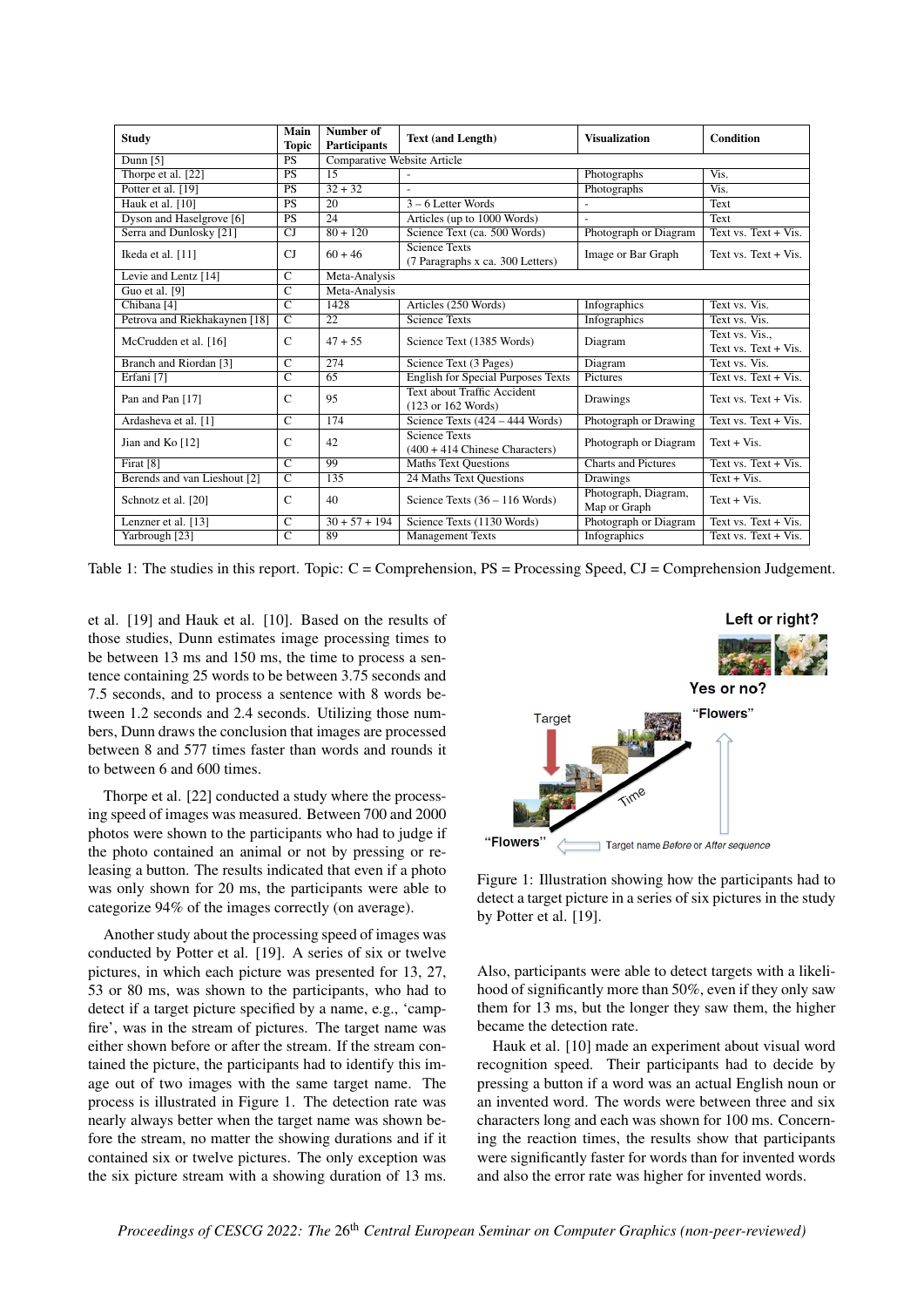Dyson and Haselgrove [\[6\]](#page-7-5) investigated the effects of reading speed on reading comprehension. As training, participants had to read a text in twice their normal reading speed. For the subsequent study three documents, containing up to 1,000 words, had to be read in normal speed and three at a faster speed while the time was measured. After each document the participants answered multiplechoice questions about the content, and specified if certain sentences appeared in the text or not. On average, in the normal reading speed, 4.06 words were read per second compared to the faster one with 7.66 words per second. The comprehension scores as well as recall of certain sentences were better at the normal reading speed in all cases.

To summarize, studies so far did not directly compare text and visualization processing times. The only approach which tried to compare processing times by Dunn [\[5\]](#page-7-2) took the results from different studies, that were originally not meant to be compared, were conducted under different conditions, and are, therefore, not really comparable. Consequently, only a rough estimate can be made for the differences between processing times of visualizations and texts. Only photographs have been used in the studies (no data visualizations) [\[19,](#page-7-1) [22\]](#page-7-3). Hence, measurements for further and different visualization types like graphs or diagrams are needed. Also, it has to be pointed out that in some of the studies [\[19,](#page-7-1) [6\]](#page-7-5) the participants were trained to achieve high processing speeds, for example, by training to read twice as fast, or shortening viewing intervals for photos further and further. The performance and comprehension of the contents were always better when the participants were able to process the materials for a longer time period.

### <span id="page-2-1"></span>**2.2 Comprehension**

In this section, studies about the comprehension of visualizations and texts are presented.

#### **2.2.1 Judgement of Comprehension**

The following two studies analyze how people judge the effects on comprehension of visualizations or text versus their actual effects.

Serra and Dunlosky [\[21\]](#page-7-6) conducted two experiments. In the first one, students had to study a text about how lightning storms develop, either accompanied by diagrams or not. The participants had to judge how good they think they will comprehend the materials before they began, after each paragraph, and after they were finished with studying. Subsequently, they had to answer comprehension questions. The results show that the students thought that additional diagrams would lead to better comprehension. An analysis of the latencies indicated that more time was spent on the text with diagrams compared to text-only, but additional diagrams also lead to a better performance on the comprehension questions. In their second experiment a third group was added which saw images of light-

<span id="page-2-0"></span>

Figure 2: Examples of a) brain images and b) bar graphs used by Ikeda et al. [\[11\]](#page-7-7).

ning strikes instead of diagrams. The group with images estimated their comprehension to be even a bit better than the one with diagrams did. However, the best performing group was the one that used text with diagrams, while the text-only group performed worst. Also, the total studying time was the highest for the group with images.

The study by Ikeda et al. [\[11\]](#page-7-7) investigated their participants' judgement of comprehension before and after reading a text. In a first experiment, the participants got either only a text or text accompanied by brain images and had to answer comprehension questions afterwards. The results confirm that the text accompanied by images was judged to be better comprehensible than the one without images, but there was no significant difference between the two groups. In a second experiment, texts with brain images or bar graphs were used. Examples can be seen in Figure [2.](#page-2-0) The text with images was believed to be better comprehensible, but again, there was no difference in actual comprehension. Therefore, the authors concluded that judgements about comprehension conflict actual comprehension and that in this study images and bar graphs did not help the participants to understand the text.

Both studies found that people judge visualizations to increase comprehension, but their expected positive effects might be inflated compared to the actual ones.

#### **2.2.2 Meta-Analyses**

Meta-analyses compare and summarize results of different studies about a topic and use statistics to form conclusions.

Levie and Lentz [\[14\]](#page-7-8) did a review and summary of 55 studies conducted between 1938 and 1981, which examined if illustrated text helps with learning as opposed to text alone. They did not consider studies using graphs, charts or diagrams - instead, most of the studies in their report used either photographs or drawings as illustrations. The result of 46 comparisons from 23 studies about learning information from text and illustrations, was that 45 reported better group means for illustrated text than for text alone. In 39 cases the differences were statistically significant. On average, the scores of the groups with illustrations were 36% better. In another comparison of 10 studies, examining if illustrations have detrimental effects when they are only decorative, it was concluded that illustrations have no effect in this case. Furthermore, in 48 comparisons that did not fit into the groups with the other comparisons, 38 favored the illustrated texts.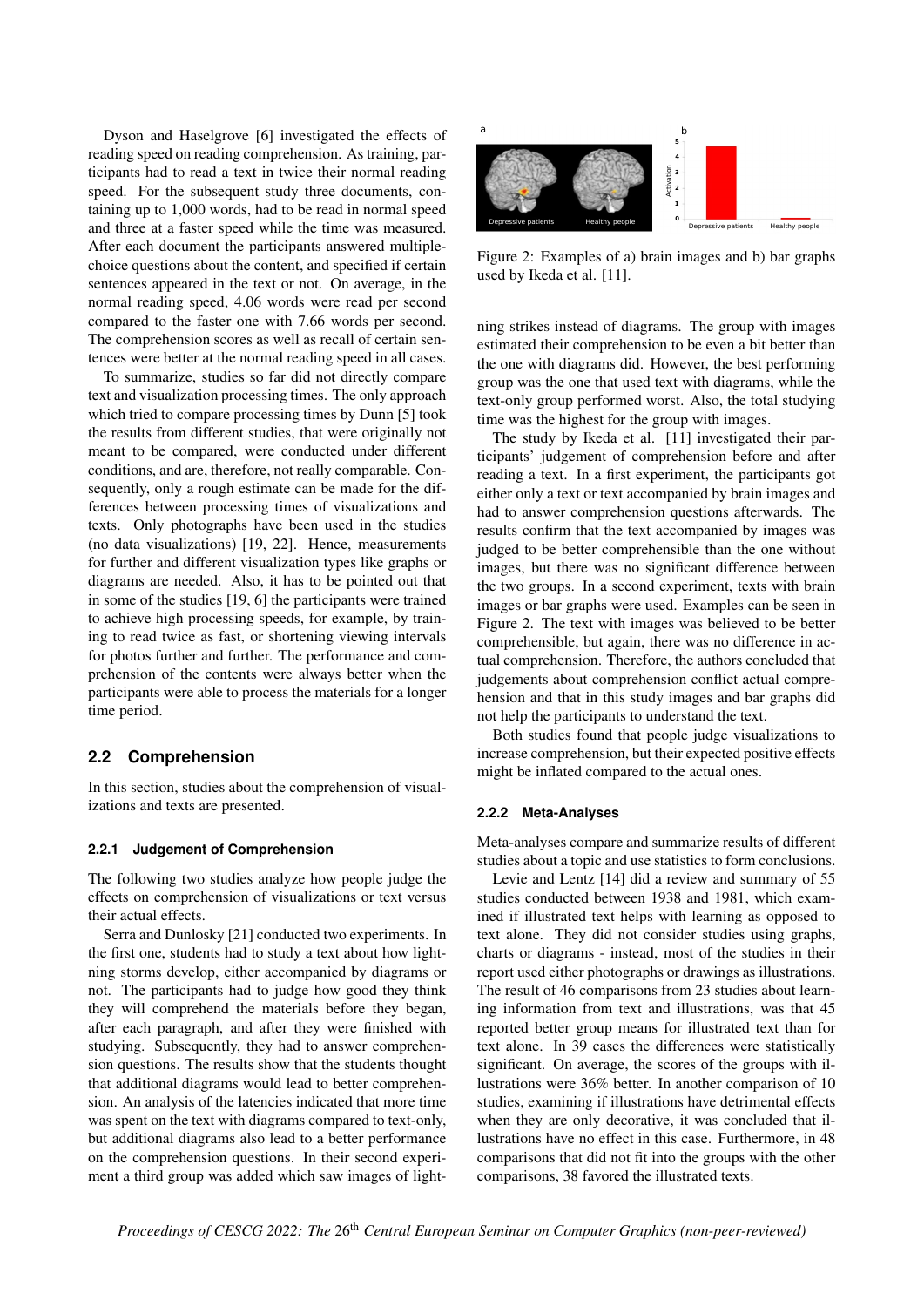Guo et al. [\[9\]](#page-7-9) did a meta-analysis about the impact of graphics on reading comprehension where they analyzed 39 studies conducted between 1985 and 2018. Most of them compared the usage of text-only with text presented together with graphics. Just two studies investigated the impact of text-only versus graphics-only. In the meta-analysis it was concluded that graphics overall had a moderate positive effect on reading comprehension. Also, the comprehension improved if pictures were added to the text as opposed to combinations of different graphic types. Comparing the effects of different graphic types to each other, all of them, i.e., pictures, pictorial diagrams, and flow diagrams, showed similar beneficial effects on comprehension. No significant differences between grade levels of the participants were found. However, the authors state that something to be considered, is, that the graphics for the studies were specifically crafted to be helpful for learning the texts, and were also of high quality and created by experts. So the positive effects that were found may be inflated and it is hard to say if they are universal and applicable for visualizations in general like typical graphics in textbooks or journals.

In general, both of the discussed meta-analyses came to the conclusion that illustrations have at least moderate positive effects on the comprehension of the materials.

#### **2.2.3 Visualizations-only versus Text-only**

Most of the studies that compare the comprehensibilty of visualizations as opposed to text, compare texts to texts with different additional visualizations, while only a few compare text to visualizations without text. The following studies directly oppose text-only to visualizations-only.

Chibana [\[4\]](#page-7-10) published a study where each of the 1,428 participants got a total of six articles. The articles were either presented as a text containing 250 words, or one of six different infographic types with the same information as in the text. Afterwards, the participants had to answer comprehension questions. The results show that, depending on infographic type, participants sometimes scored higher and sometimes lower on the comprehension questions than participants that had to read a text. The same accounts for their recall of the material. However, in most cases differences were insignificantly small.

Petrova and Riekhakaynen [\[18\]](#page-7-11) conducted an eyetracking study with 22 students between 14 and 17 years comparing infographics to text, and also measured processing times. All students got two different infographics and two different texts, and had to answer questions about the content and difficulty afterwards. For three of the four assignments there were more correct answers, and the difficulty was estimated to be lower for the infographics than their textual counterparts. However, the questions concerning general understanding were answered more accurately in three of four cases when text was provided. The authors also stated that text is better suited for reaching conclusions while infographics are better for remembering and understanding local parts. Concerning the total processing time, there was only a significant difference in one case where the text was long and, therefore, more time was spent on the text as opposed to the infographic. It was concluded that the processing time rather depends on text characteristics like topic, size, and design, and not so much on the format - infographic or text. Furthermore, text areas in infographics tended to be observed longer than picture areas, of which some had no fixations at all.

McCrudden et al. [\[16\]](#page-7-12) studied the effects of causal diagrams on text learning. This study was part of the metaanalysis by Guo et al. [\[9\]](#page-7-9) from Section [2.2.](#page-2-1) They used causal diagrams which show which causes lead to which effects by linking them with arrows, i.e., in their study a diagram depicting the effects of space travel on the human body. In a first experiment the participants had to read and memorize the contents of a text in ten minutes, either with or without a diagram, and answer retention and comprehension questions afterwards. There were no significant differences in memory or comprehension concerning the main ideas of the text, but the causal sequences were understood better with a diagram. Also, the more complex a sequence, the more helpful the diagram. The second experiment was conducted with diagram-only versus textonly conditions using the same materials as in the first experiment. Even though one group only had a diagram and no text, there were no significant differences in comprehension between the groups. Therefore, it was concluded that a good diagram can contain as much information as the corresponding text, and text would not be required.

The second study from the meta-analysis by Guo et al. [\[9\]](#page-7-9) directly comparing texts to visualizations was conducted by Branch and Riordan [\[3\]](#page-7-13). They examined the effects on comprehension using flow diagrams or texts with or without study questions, and different time intervals to study the materials. The participants either had to learn a flow diagram or a text containing the same information, and some of them got additional study questions afterwards. These were meant to focus the attention on the most important parts. For learning and answering the study questions, the students got either 10 or 20 minutes. According to the results of the post test, the group which only saw the diagram performed on average better than the text-only group for a learning time of 10 minutes, however, for a learning time of 20 minutes, it was the opposite.

To summarize, two of the discussed studies [\[4,](#page-7-10) [16\]](#page-7-12) mostly found no significant differences between comprehension or recall of visualizations and texts. The other studies [\[18,](#page-7-11) [3\]](#page-7-13) had conflictive results that favored visualizations in some cases and texts in others. The visualizations used in the studies were infographics, causal diagrams, and flow diagrams. However, results for other visualization types would be interesting too. Since two studies used infographics [\[4,](#page-7-10) [18\]](#page-7-11) it has to be mentioned, that infographics contain graphics as well as text. Therefore, they might not be suited for directly comparing text to visualizations in terms of comprehension or processing speed.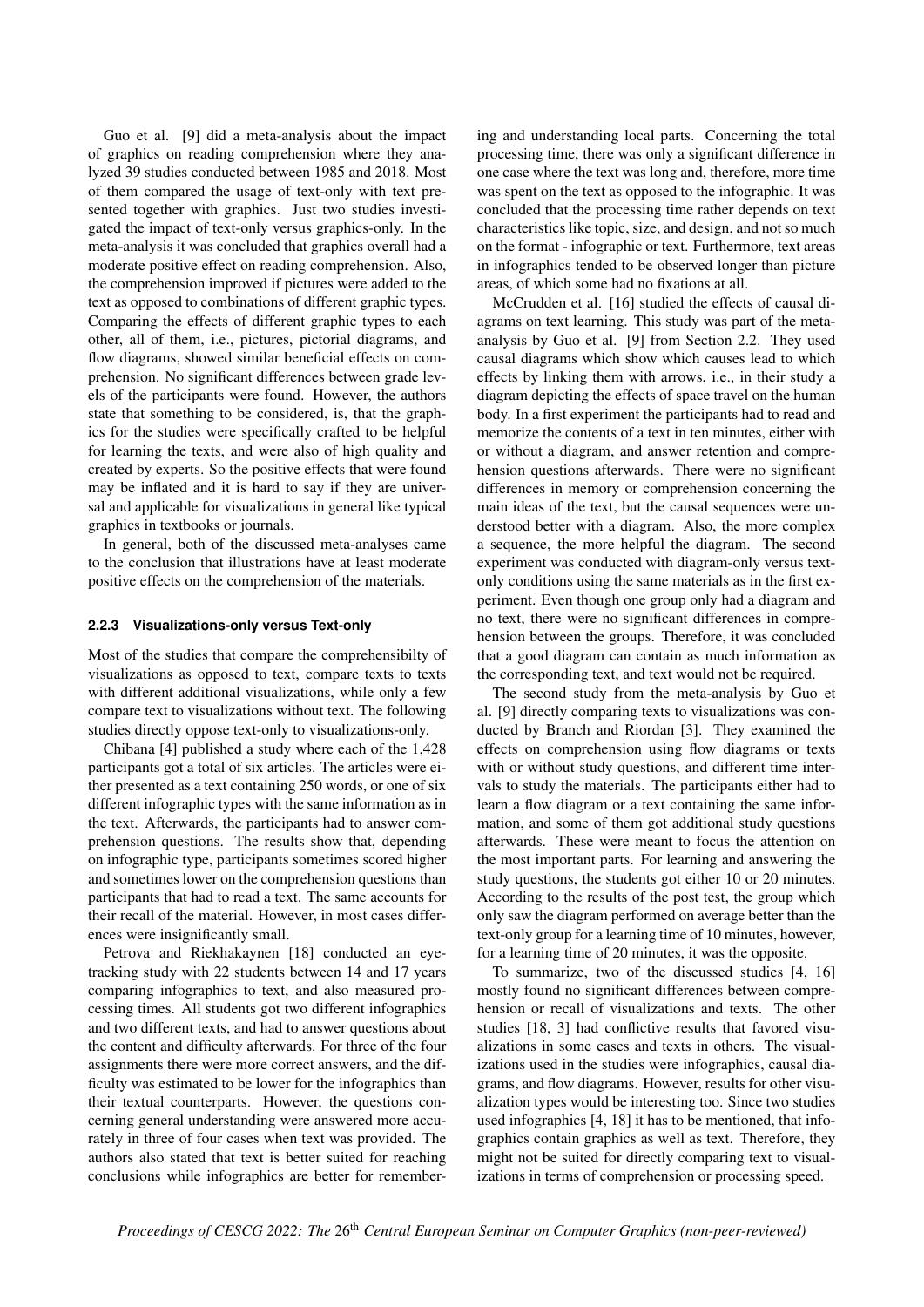#### **2.2.4 Text and additional Visualizations**

The remaining studies compare the effects of text to those of text with additional visualizations and analyze impacts for English learners, as well as for different age groups.

Erfani [\[7\]](#page-7-14) conducted a study in which Iranian students were divided into two groups, both were taught for twelve weeks either by using only English texts or English texts with additional pictures. Afterwards, they had to do a test. The results show that pictures enhanced the students' reading comprehension. The instructor noticed that students, who were taught with pictures, participated more in discussions and were more attentive.

The effects of pictures in texts for low proficiency English learners were examined by Pan and Pan [\[17\]](#page-7-15). Their participants were Taiwanese college students. Each of them got an English reading text describing a traffic accident, either on a high or low difficulty level, and with or without drawings visualizing what happened in the accident. The students had to translate the English text into Chinese as well as rate the pictures' helpfulness. It can be seen in the results that the translation scores were significantly higher with additional pictures for both difficulty levels. The students overall agreed that pictures helped them understand the text better, but to different extents compared between high and low level texts. Students with the low level text found them more helpful for guessing the meanings of unknown words in the text, while students with the high level text found them more helpful for understanding what happened in the text.

The results of a study with seventh-grade English learners by Ardasheva et al. [\[1\]](#page-6-0) were different than those of Erfani [\[7\]](#page-7-14) and Pan and Pan [\[17\]](#page-7-15). Two physics texts, which were either accompanied by photographs and drawings, or not, had to be read by the participants. The drawings and photos were labeled and visualized the contents of the texts. After reading the texts, the students had to answer comprehension questions and questions about their interest in physics. Concerning the comprehension scores as well as triggered interest, the results of both groups show no significant differences, but a small tendency favoring the group without visuals. The authors state that no positive effects of the utilized visuals in this study were found.

Jian and Ko [\[12\]](#page-7-16) did an eye-tracking study with 10-yearold children about reading comprehension of illustrated biology texts. The children were separated into two groups depending on their reading abilities. Afterwards, they had to read the same two illustrated science texts, having different complexities, and answer comprehension questions. The children with higher reading ability performed better on all questions and both groups did better on the easier text. While both took roughly the same amount of time for reading, the high ability group rather focused on the difficult text and pictures, while the low ability group was more focused on the text in general, and especially the easier one. The authors concluded that children with lower reading ability had problems understanding the illustra-

<span id="page-4-0"></span>

Figure 3: Examples of the different illustration types used in the study by Berends and van Lieshout [\[2\]](#page-6-1).

tions and linking them to the text.

Firat [\[8\]](#page-7-17) analyzed the effects of real and model visuals on the test performance of elementary students from grade five. The students got one of three different forms of maths tests, either with only text, text and model visuals or text and real visuals. It was found that students who did tests with visuals had higher scores than those who only saw a text. Also, the average time needed to complete the test was the highest for the test with model visuals and the lowest for the test with real visuals.

Berends and van Lieshout [\[2\]](#page-6-1) conducted a study with fifth graders and maths questions, in which the speed and accuracy of solving arithmetic word problems presented with four different types of illustrations were measured. The illustration types were 'bare', which were, for example, equations for the word problems, 'useless' decorative illustrations, 'helpful' illustrations representing what was written in the word problem, and 'essential' illustrations that contained additional information. Examples are shown in Figure [3.](#page-4-0) The participants saw the same 24 arithmetic word problems accompanied by the different illustration types. Dependent on their score in a standardized maths test, they were assigned to the good or poor arithmetician group. Results show that the scores of both groups were lower and the time they needed was higher for the word problems with essential illustrations compared to the other ones. Word problems with 'bare' illustrations were solved fastest. The authors state that using illustrations together with word problems does not necessarily improve the performance but may even have a negative impact, especially if the presented illustrations are irrelevant for solving the problem and for the poorer arithmeticians.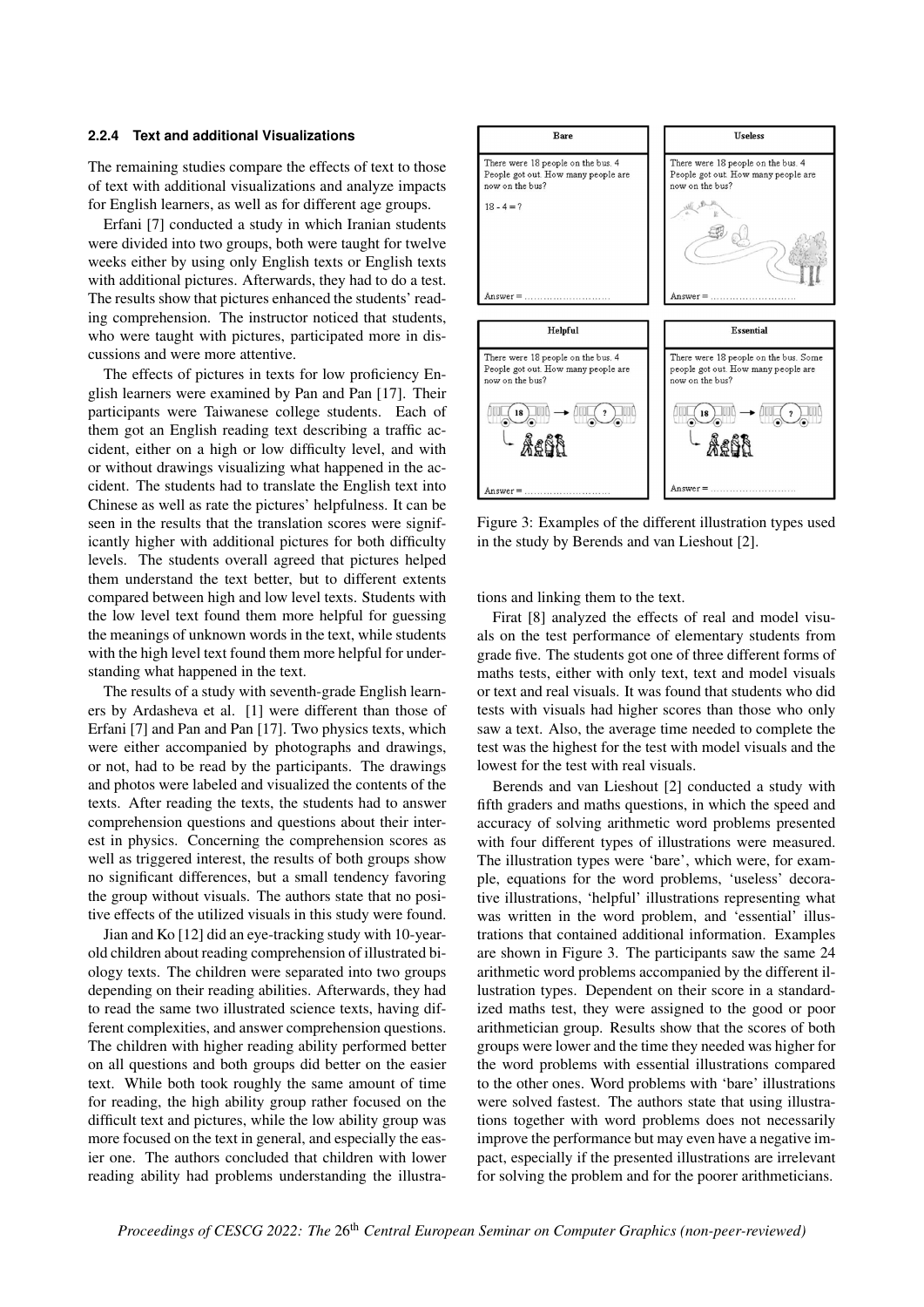<span id="page-5-0"></span>

Figure A3. Respiratory system: The respiratory system ensures that air enters the body when inhaling and that *F* gave *R*. *Newhavel system. En Coptanois y system. Like the system with the system when the system when the system when the system when the system when the system when the system which is labeled with numbers represent* In the chest, the trachea bifurcates into two main bronchial tubes, which in turn branch off, ending in millions of air-filled alveoli. All of the alveoli together make up the two lungs lobes

Figure 4: A diagram as visualization and image caption as textual part, used in the study by Schnotz et al. [\[20\]](#page-7-18).

In an eye-tracking study by Schnotz et al. [\[20\]](#page-7-18) the authors examined students' strategies to integrate information from text and pictures. The participants were from grades five and eight from the higher and lower tier of the German school system. Four texts with additional pictures that illustrated information not mentioned in the texts were presented to the students together with three comprehension questions with growing difficulty. To answer the questions, the text as well as the pictures and how they are linked had to be understood. In most cases, their provided texts were image captions for the visualizations. An example for this can be seen in Figure [4.](#page-5-0) The authors conclude that texts are used for global understanding, while pictures are used for selective processing like finding the relevant information for a task. Concerning the measured processing speeds, the average time for processing text, pictures and the questions was 652 seconds. Students from the higher tier gave more correct answers and needed less time for reading than students from the lower tier. The text fixation times were always highest when answering the first question, even though it was the easiest one, and the lowest for the last question, the most difficult one. Concerning fixations on pictures, it was the same effect for students from the lower tier while students from the higher tier had the lowest fixation times on the picture during answering the second question and the highest on the third one.

The role of decorative and instructional pictures in learning was examined in three experiments by Lenzner et al. [\[13\]](#page-7-19), which were conducted with seventh and eighth graders. In a first eye-tracking experiment the students got presented either a text with decorative or instructional pictures or both. For a text about shadows, for example, the instructional picture was a diagram illustrating how a shadow forms, while the decorative picture showed trees throwing shadows. It was found that decorative pictures

were only given attention at the beginning and were afterwards ignored, while instructional pictures were viewed throughout reading the whole text and also two or three times longer compared to decorative ones. The second experiment using the same materials as the first one indicated that decorative pictures bettered the students' mood and lead to more alertness and calmness compared to instructional pictures. The last experiment, with an additional group that only got a text without pictures, showed that students also perceived the learning material to be less difficult if decorative pictures were present and more interesting when they had instructional pictures. Also, the learning performance was better with instructional pictures, while decorative pictures were found neither to be harmful nor helpful for learning. However, combined with decorative pictures, the instructional ones lead to an even better learning performance.

Yarbrough [\[23\]](#page-7-20) analyzed if infographics improve online learning. Infographics were used for weekly summaries of the content of an online course. Every week students could do optional quizzes about these infographics. At the end of the course the students were asked their opinions about infographics and especially about learning with them. The study showed that a majority of students found them helpful for summarizing and remembering key concepts, and learning for the final exam. Compared to the same section of the course without infographics, the final course grades for the section with infographics were overall better.

To summarize, an abundance of studies compares text with additional visualizations to text-only. In these cases, it may be hard to measure the effects of visualizations alone, because the additional text also contributes to comprehensibility, and it is especially hard to tell how well a visualization without text would be comprehended. The fact that the attention would have to be split between text and visualizations is also the reason why these studies are not viable for comparing processing times of visualizations to those of texts.

In general, the studies using text with additional visualizations mostly found positive effects for recall and comprehension. However, also negative effects of visualizations were mentioned. Some of the studies concluded, that particularly younger children or poor learners can have difficulties in integrating information from text and visualizations and understanding the correlations [\[12,](#page-7-16) [2,](#page-6-1) [20\]](#page-7-18).

Two studies analyzing the effects of visualizations for English learners concluded that they were helpful [\[7,](#page-7-14) [17\]](#page-7-15), while one found, that the visualizations had no positive effects at all, and the study even had a small tendency favoring texts [\[1\]](#page-6-0).

Also, especially concerning decorative visualizations, the studies showed conflictive results. It was found that they can divert the attention from the important things and time may be spent unnecessarily to process the visualization [\[2\]](#page-6-1). On the contrary, also positive effects, like an increase in alertness, calmness, and learning performance were found [\[13\]](#page-7-19).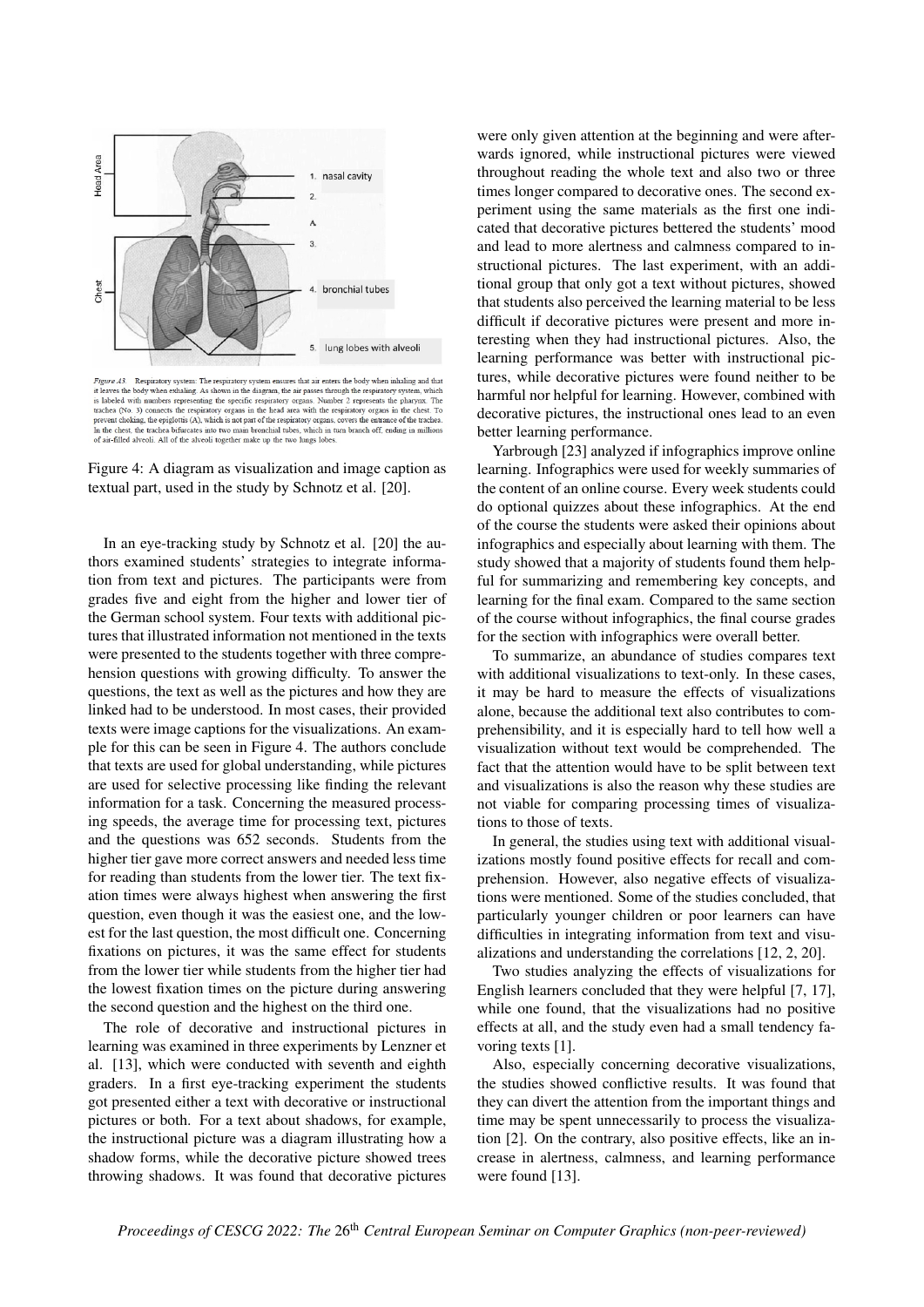<span id="page-6-2"></span>

| <b>Processing Speed</b>                                                                                                                                                | <b>Comprehensibility</b>                                                                                                                                                                                                                                                                                                                                                                                                                                        |  |  |
|------------------------------------------------------------------------------------------------------------------------------------------------------------------------|-----------------------------------------------------------------------------------------------------------------------------------------------------------------------------------------------------------------------------------------------------------------------------------------------------------------------------------------------------------------------------------------------------------------------------------------------------------------|--|--|
| sentence processing times:<br>ca. 3.75 sec - 7.5 sec [5]<br>average normal reading speed:<br>$4.06$ words/s $[6]$<br>average fast reading speed:<br>7.66 words/s $[6]$ | $+$ equally good in terms of comprehensibility                                                                                                                                                                                                                                                                                                                                                                                                                  |  |  |
| image processing times:<br>ca. 13 ms - 150 ms [5]                                                                                                                      |                                                                                                                                                                                                                                                                                                                                                                                                                                                                 |  |  |
| hard to measure processing<br>speed because of split<br>attention                                                                                                      | + mostly text benefits from additional visualizations and vice versa [9, 14]<br>$+$ can help English learners to better comprehend text [7,17]<br>+ decorative pictures can lift mood, increase learning performance [13]<br>- decorative pictures can divert attention away from important things [2]<br>- hard for children and poor learners to link text and pictures $[2, 12, 20]$<br>- visualizations judged to be more helpful than they were $[11, 21]$ |  |  |

Figure 5: Visual summary of the most important conclusions.

### **3 Conclusions**

Due to the ever-growing importance of visualizations, it is crucial to find out how fast visual representations can be processed and how comprehensible they are, especially in comparison to text. While many frequently-used statements about the positive effects of visualizations can be found on the internet, many of them are exaggerated or lack scientific sources for their claims. Therefore, it is important to have a look at the studies examining these questions.

Figure [5](#page-6-2) shows a visual summary of the most important conclusions. Looking at the results of the meta-analyses and studies discussed in this report, it can be said that if there is only a text or a visualization, both seem to be equally good in terms of comprehensibility. Also, when visualizations are added to texts, they increase the comprehension in most cases. However, it has to be stated that most studies only found very small differences between comprehensibility of texts and visualizations. Some studies even showed that the groups working with texts performed better. It was concluded that people often judge visualizations to be more helpful than they actually are. Also, especially for young children, poor learners, and when using decorative visualizations, some negative effects were found.

In terms of processing times, photos seem to be processed faster than texts, but rather 6 to 600 times faster, not 60,000 times. It has to be stated, that there is a difference between recognizing a given target in a photo versus being able to interpret, for example, a diagram. So the processing speeds for other visualization types might be very different.

The goal was to find out if visualizations or texts are better comprehensible and which one can be processed

faster. Although some interesting conclusions were found, no satisfying answers for the original questions can be given. Concerning processing speed, no comparative studies were found at all. In terms of comprehensibility, only four studies directly compared texts to visualizations without text, and they had conflictive results. Also, while the influence of the content was not discussed in the studies, it would be interesting to know which role the content plays, because some information might be easier to be communicated through visualizations or texts. It is also very likely that the type of visualization is important for comprehensibility and processing speed. Therefore, a study would be required which directly compares text to visualizations in terms of processing times and comprehension, while also analyzing the influence of the type of content and visualization type.

### **4 Acknowledgements**

The research was funded by the Austrian FFG FemTech program (project no. 350999).

### **References**

- <span id="page-6-0"></span>[1] Yuliya Ardasheva, Zhe Wang, Anna Karin Roo, Olusola O Adesope, and Judith A Morrison. Representation visuals' impacts on science interest and reading comprehension of adolescent english learners. *The Journal of Educational Research*, 111(5):631–643, 2018.
- <span id="page-6-1"></span>[2] Inez E Berends and Ernest CDM van Lieshout. The effect of illustrations in arithmetic problem-solving: